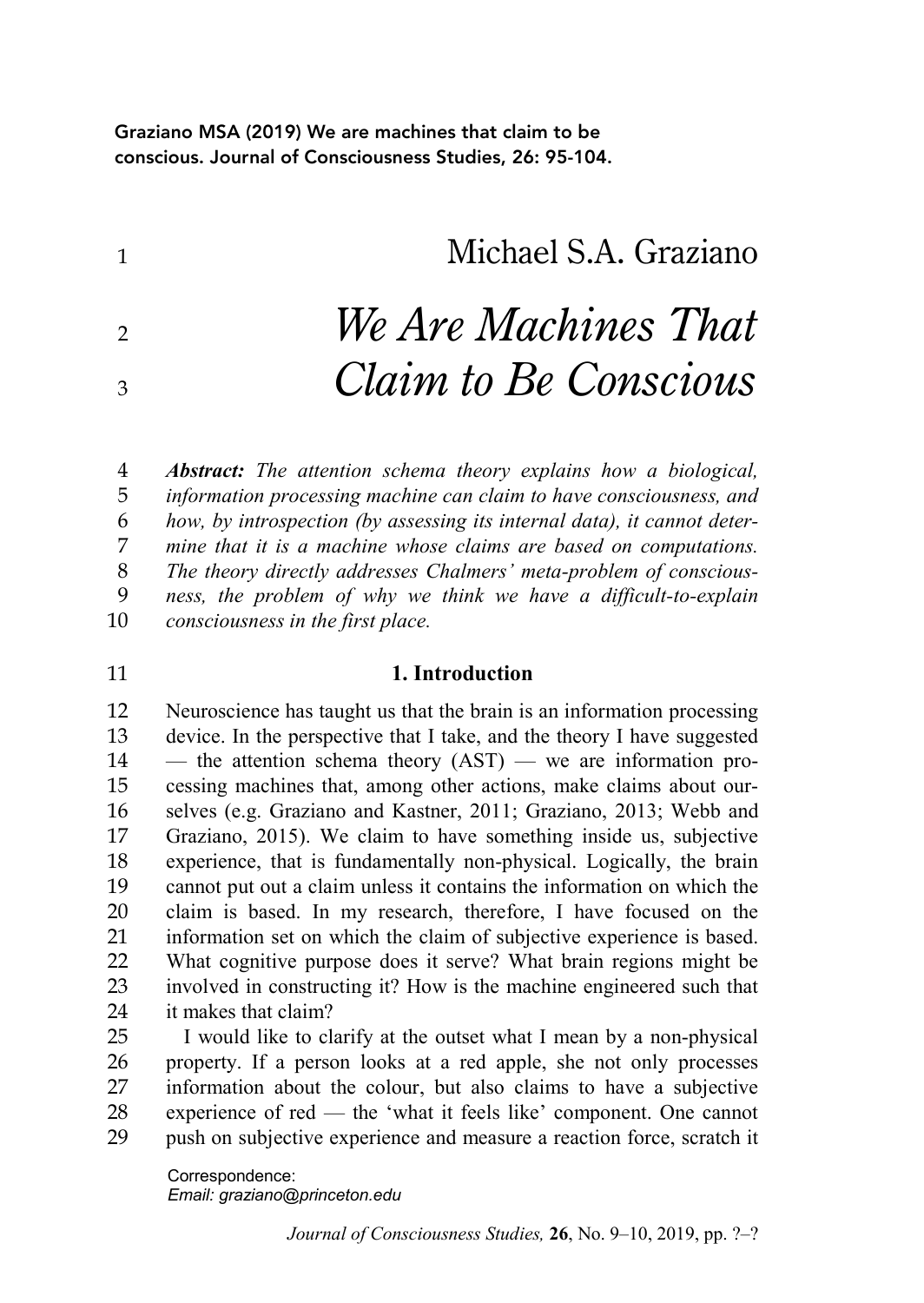and measure its hardness, or put it on a scale and measure its weight. It does not exist on those physical dimensions. In the sense of its physical non-measurability, subjective experience is non-physical, or even metaphysical in the strict sense of being above or outside the physical. This ethereal nature of subjective experience is precisely why it has been so difficult to understand.

 But, objectively speaking, the phenomenon that faces us is much simpler. A brain-controlled agent constructs a self-description and on that basis makes claims about itself. There is no rational reason to suppose the claims are literally accurate. We already know from cognitive neuroscience that the brain constructs many internal models — bundles of information that represent items in the real world (Johnson-Laird, 1983; Holmes and Spence, 2004; Graziano, 2013). These models, whenever they have been studied in detail, are always simplified. They are quick-and-dirty descriptions, useful if not entirely accurate. The question in front of us is not: how does the brain generate a non-physical essence? Rather, we should ask: what set of information in the brain is the basis for our claim to have conscious experience, and what adaptive function does that information serve? AST does not explain how a brain generates a subjective experience. It explains how a machine makes claims about itself, and how the information on which those claims are based may have a cognitive, functional use.

 Chalmers has written an insightful article, outlining what he has termed the hard problem and the meta-problem (Chalmers, 2018). One way to frame the hard problem is that consciousness is a private experience whose existence cannot be assessed from the outside. Because it cannot be physically measured, it cannot be scientifically studied. The meta-problem, in contrast, is the question of why we think we have a hard problem. Part of Chalmers' discussion focuses on an approach to consciousness called illusionism (Frankish, 2016). In that approach, consciousness does not exist as such — it is illusory. One of the earliest and most influential illusionist accounts is Dennett's idea of the user illusion (Dennett, 1992). Illusionism could be considered a proposed approach to the meta-problem — it suggests that we think we have a hard problem of consciousness because we are misinformed by an illusion.

 AST specifically addresses Chalmers' meta-problem, because it addresses how a biological machine claims to have a hard problem. Yet in Chalmers' article, one senses his uneasiness over how to inter-pret AST. For example, he puzzles over the question: in AST, what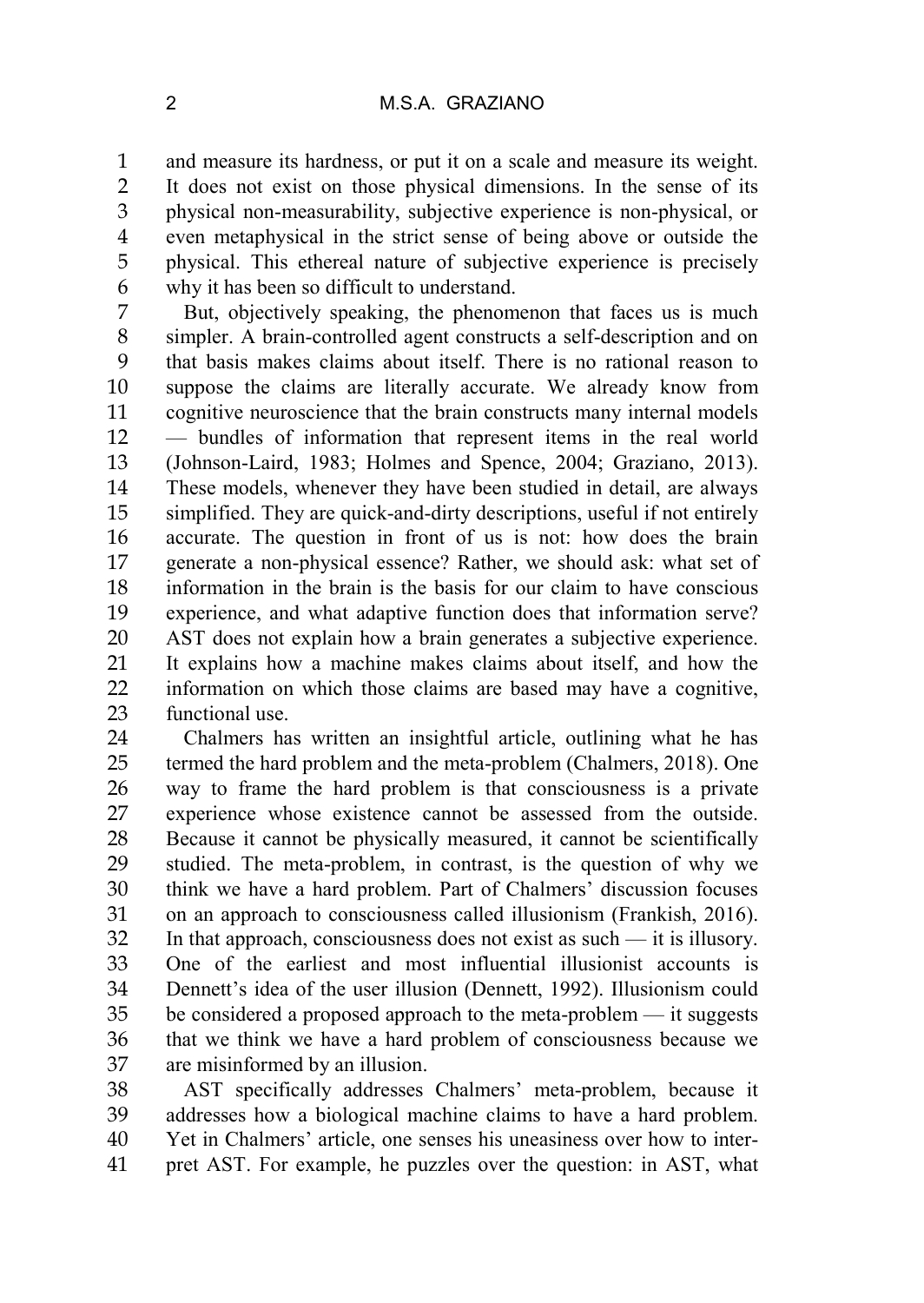exactly is awareness? Is it an attention schema, or is it supposed to be an abstraction to which an attention schema refers? As I spell out in chapter 3 of my book *Consciousness and the Social Brain* (2013), AST does not easily pin down what, exactly, awareness itself is. The reason for the ambiguity, I believe, is that AST is fundamentally not a philosophical theory. It is an engineering theory. It explains the performance of a machine — it explains how a machine claims to have consciousness. It could be viewed as an illusionist theory, and is especially close to Dennett's account. Yet it may not perfectly fit into the illusionist category either — or at least it may provide a different emphasis. Illusionism seems to ask: how does the brain generate, if not an actual conscious experience, at least an illusory semblance of one? That framing focuses on how the brain generates something, and on consciousness as a distinct item of interest whose real or illusory nature can be debated. But in AST there is no meaningful answer to the question. Instead, the theory addresses how a machine makes claims, not how a machine generates experiences or illusions. We can understand how a car drives and a bird flies, from an engineering perspective. We should be able to understand, mechanistically, how a brain makes claims.

## **2. Model-Based Knowledge**

 To describe consciousness as the brain making claims, I acknowledge, sounds at first too reductive. But the crux of the argument lies in the information sets on which those claims are based. AST depends on model-based knowledge, as distinct from superficial knowledge. To explain what I mean, I will use an example that I have used in other 27 recent accounts (Graziano, 2019).<br>28 Suppose a child plays at make

Suppose a child plays at make-believe. She barks, crawls on all fours, and says, 'I'm a puppy!' Something in her brain contains the information that puppies bark and walk on all fours. Her brain has also constructed the proposition 'I'm a puppy!' or else she would not be able to make the claim. And yet that information exists in a larger context. Her brain contains a net of information including 'I'm not really a puppy', 'I'm making it up', 'I'm a little girl', and so on. Some of that information is present at a cognitive and linguistic level. Much of it is at a deeper, sensory or perceptual level. Her body schema is constructed automatically, beneath higher cognition, and describes the physical layout of a human body, not a puppy body. She sees her human hands in front of her, and the representations constructed in her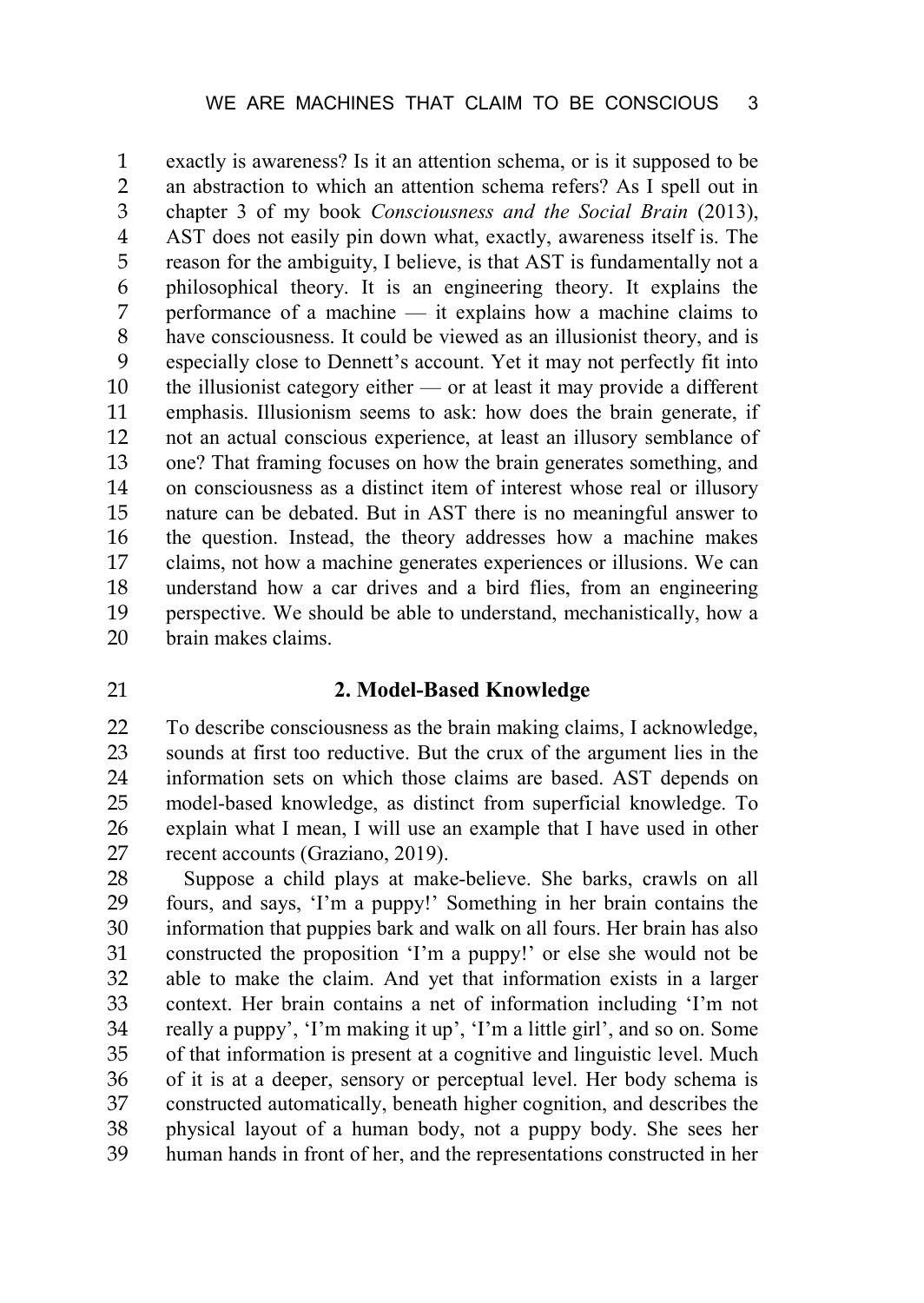visual system confirm her human identity. She remembers eating breakfast with a spoon, going to school, reading a book — all human activities. The claim 'I'm a puppy' is superficial knowledge that is inconsistent with her deepest internal models.

 But suppose I have the science fiction tools to manipulate the information in her brain. I alter her body schema to reflect the body of a puppy. I alter the information in her visual system and her memory to make it consistent with the puppy proposition. I remove the specific cognitive information that says 'I made that up to play a game'. I switch the information that says 'I'm certain this is not true' to its opposite. How would she know that she is not a puppy? Her brain is captive to the information it contains. Tautologically, it knows what it knows. She would no longer think of her puppy identity as a hypo- thetical. She would take it as a literal truth. There would be no reason for her to think otherwise. One might say that she now believes, intuitively, that she is a puppy; and here, to clarify the terminology, by 'believing something intuitively' I mean that her cognition is informed by deeper, automatically constructed, internal models. The belief, at the cognitive level, derives from the deeper internal models over which she has no cognitive control.

 You could tell her, 'But you understand English. Puppies can't do 22 that. Don't you think that suggests you've mistaken your identity?' If she is intellectually precocious, she might realize the logic of your argument. That new information, however, will be at a superficial, cognitive level. It will conflict with her deeper internal models. Like so many people, she will be in a position of believing one truth about herself intuitively, while entertaining a different truth intellectually.

 Just so, I might be able to convince you intellectually that your claim to consciousness has its basis in an information set — an attention schema, as I'll explain in the next section. But intuitively, you still believe a different truth about yourself. When you rely on introspection — when your cognition accesses deeper internal models — they provide you with a different story. They inform you (incorrectly) that your consciousness is not just information or compu- tation — it has a 'what it feels like' component, an ethereal essence dwelling inside you. Even if I have convinced you of my argument, you will find yourself conflicted, with superficial, intellectual knowl- edge pointing you towards one understanding and deeper, internal models, over which you have no cognitive control, anchoring you to a different understanding.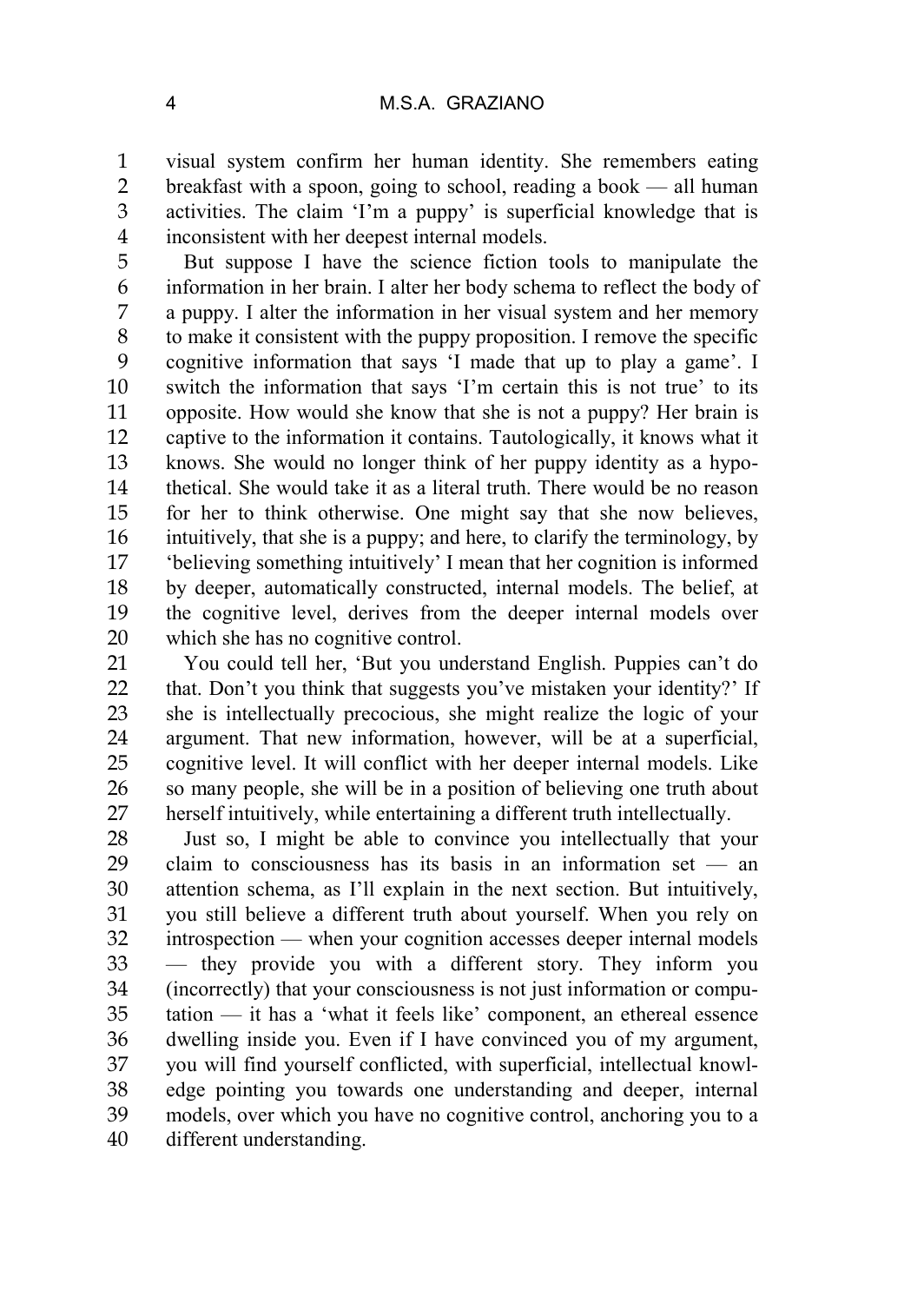### **3. The Attention Schema**

 In this short piece, I will not give a complete account of AST or the supporting lines of evidence. I refer readers to previous publications (e.g. Graziano and Kastner, 2011; Graziano, 2013; Webb and Graziano, 2015). Instead, here, I briefly summarize the core concept.

6 Logically, we claim to have subjective experience for the same<br>7 reason we make any claim — because the brain has constructed the reason we make any claim — because the brain has constructed the requisite information on which the claim is based. Suppose a person looks at a red apple and reports having a subjective experience of red. It is not enough for the brain to construct colour information, which would allow the person to make the limited claim 'The apple is red'. We know, for example, that people who suffer from blindsight (Cowey, 2010) can process visual information and make claims about visual features, without reporting any conscious visual experience. To report a conscious experience, the brain must also construct the information on which it bases the claim 'I have something extra, a non-physical subjective experience, associated with the redness'.

 The brain constructs descriptive sets of information because they act as useful models for real items in the world. One question facing us, therefore, is: what is the physically real item that is modelled by this particular information set, on which the claim of conscious experience is based?

 For example, your brain constructs a set of information that is, moment by moment, correlated with the configuration of your right arm. That information set is called an arm schema, a part of the body schema (Graziano and Botvinick, 2002; Holmes and Spence, 2004; de Vignemont, 2018). It is the basis on which you can close your eyes and report on the presence and state of your arm. That internal model usually covaries with the physical arm, although the two can be dissociated. Like all internal models in the brain, the model of the arm is a detail-poor simplification, and can sometimes make errors and become misaligned. It *usually* describes the overall state of the arm. One could say that the fact that this particular set of signals in the brain co-varies with the state of the arm, by definition, makes it an arm schema. The close tracking of the arm is what makes it informa-tive about the arm.

 Can we find any physically real, objectively measurable item that co-varies with people's report of conscious experience? Yes. This question has a straightforward answer known in psychology and neuroscience for decades. The report of conscious experience tends to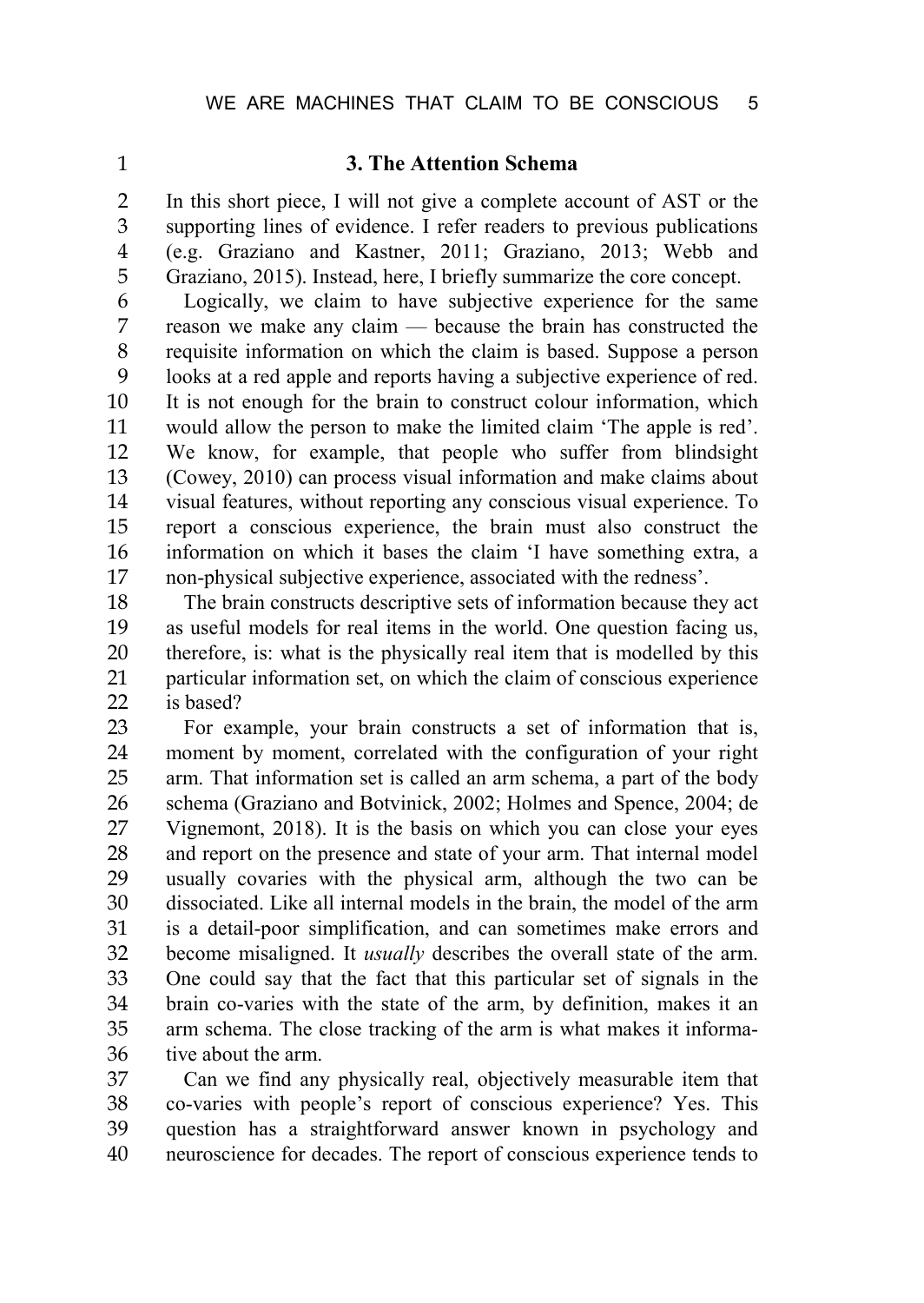co-vary with attention (e.g. Posner, 1994; Mack and Rock, 1998; Simons and Chabris, 1999; Cohen *et al.*, 2012). If a person reports being conscious of X, she is typically also attending to X. Attention and awareness can sometimes be separated. At least, attention without awareness has been demonstrated, though awareness without attention has not yet been convincingly shown (e.g. Kentridge, Heywood and Weiskrantz, 1999; Tsushima, Sasaki and Watanabe, 2006; Webb, Kean and Graziano, 2016). Separating the two depends on pushing the system to extremes, either through brain damage or laboratory con- ditions in which visual stimuli are degraded and presented at detection threshold. Most of the time, however, awareness closely tracks attention. (Indeed it seems to be easier to separate the arm from the arm schema than attention from awareness, at least in my experience having experimentally studied both topics.)

 One might ask: is attention too narrow a phenomenon to cover sub- jective consciousness? Surely we are conscious of much more than we put at the focus of our attention. But objectively speaking, in decades of work on subjective awareness and attention, this intuition is not correct (e.g. Posner, 1994; Mack and Rock, 1998; Simons and Chabris, 1999; Cohen *et al.*, 2012). Awareness and attention co-vary most of the time. The confusion arises when people use a colloquial definition of attention, rather than a scientific one. In a typical collo- quial definition, attention is a limited, central focus within the larger field of consciousness. In contrast, in neuroscience and psychology, attention is a process in the brain, primarily in the cerebral cortex, whereby a representation (such as a visual representation of an apple) has its signals enhanced, competing representations have their signals reduced, and the enhanced signals have a correspondingly greater impact on systems around the brain (Desimone and Duncan, 1995; Beck and Kastner, 2009). That enhancement can occur either due to greater external salience (bottom-up attention) or due to internal modulation (top-down control). Attention is not limited to one central object; it can be directed away from the fovea, for example, and it can be spread and divided. If you think that you are aware of something outside of your attention — that you are attending only to A while also aware of B, C, and D — that intuition is not correct; or at least, you are drawing on a colloquial definition of attention. By the scientific definition, you are probably attending to all of these items to some degree. Consciousness almost always co-varies with attention. It therefore effectively serves as a model of attention.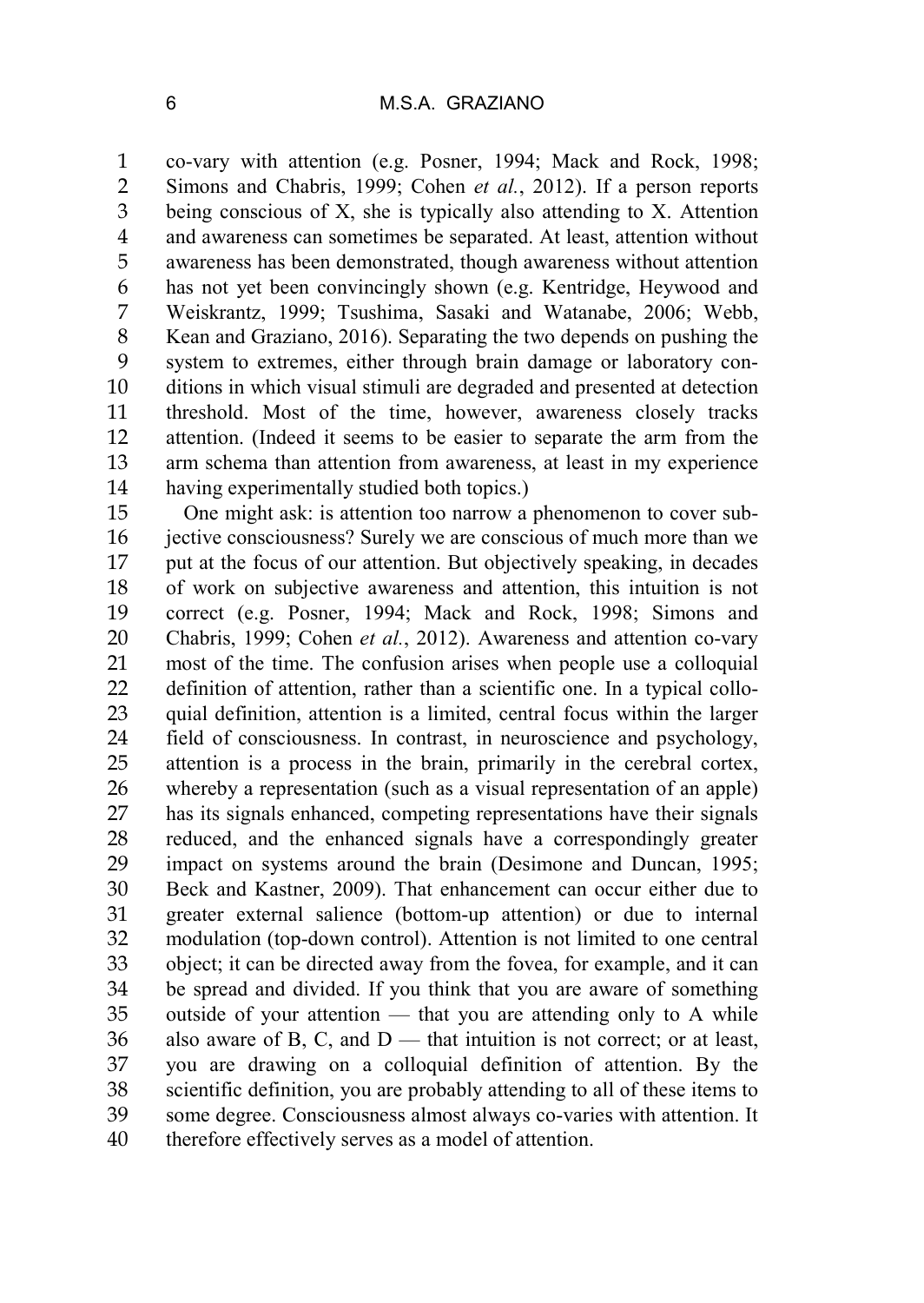Chalmers suggests that linking consciousness to an attention schema is overly specific. Perhaps the brain constructs a general 'representa- tion schema' which tells us what it means to represent information and gives rise to our claims about consciousness. But this suggestion stems from a misunderstanding of the theory. The report of conscious experience does not correlate with all representations in the brain. It correlates specifically with attention. Just so, the internal model of my arm is not a general 'moving object schema'. It is specifically an arm schema, because it tracks the state of my arm. Moreover, the func- tional use of an arm schema is to monitor, predict, and help control your arm; and the proposed functional use of an attention schema is to monitor, predict, and help control attention.

 Suppose we were to design an attention schema from scratch. Our goal is to construct a useful information set descriptive of attention. For comparison, the arm schema contains stable information such as size, shape, jointed structure, and weight, as well as changing informa- tion such as how the arm is moving at the moment. Just so, the attention schema might describe both stable and changing properties of attention. Imagine a rich, textbook-style, scientific description of attention, including the details of the physical mechanisms present in the brain — and then imagine stripping from that description every- thing unnecessary for the brain to be informed about. We strip away information about neurons, synapses, inhibition and excitation — the physical truth of attention. We strip away information about bottom- up and top-down pathways, about fronto-parietal networks, about the thalamus and about the superior colliculus. We strip away information about the technical distinctions between exogenous and endogenous, engage and disengage, overt and covert, spatial and feature. We are left with a detail-poor description of attention as an amorphous 'thing' inside of me, a mental stuff that can grasp hold of objects in an abstract sense. The 'thing' can grasp hold of external objects like an 32 apple, or internal objects like the thought that  $2 + 2 = 4$ . The 'thing' has special powers such that, when it grasps hold of object X, it causes me to understand the details and the deeper meaning of X; it causes X to become vivid to me; it empowers me to choose to react to X, and to remember it for later. This stripped-down description of attention contains no information about the physical properties of the 'thing' inside me. As far as one can tell from the attention schema, that 'thing' lacks physicality.

 My argument here is that if a brain uses the mechanism of attention, and if it constructs a simplified internal model of it, and if it makes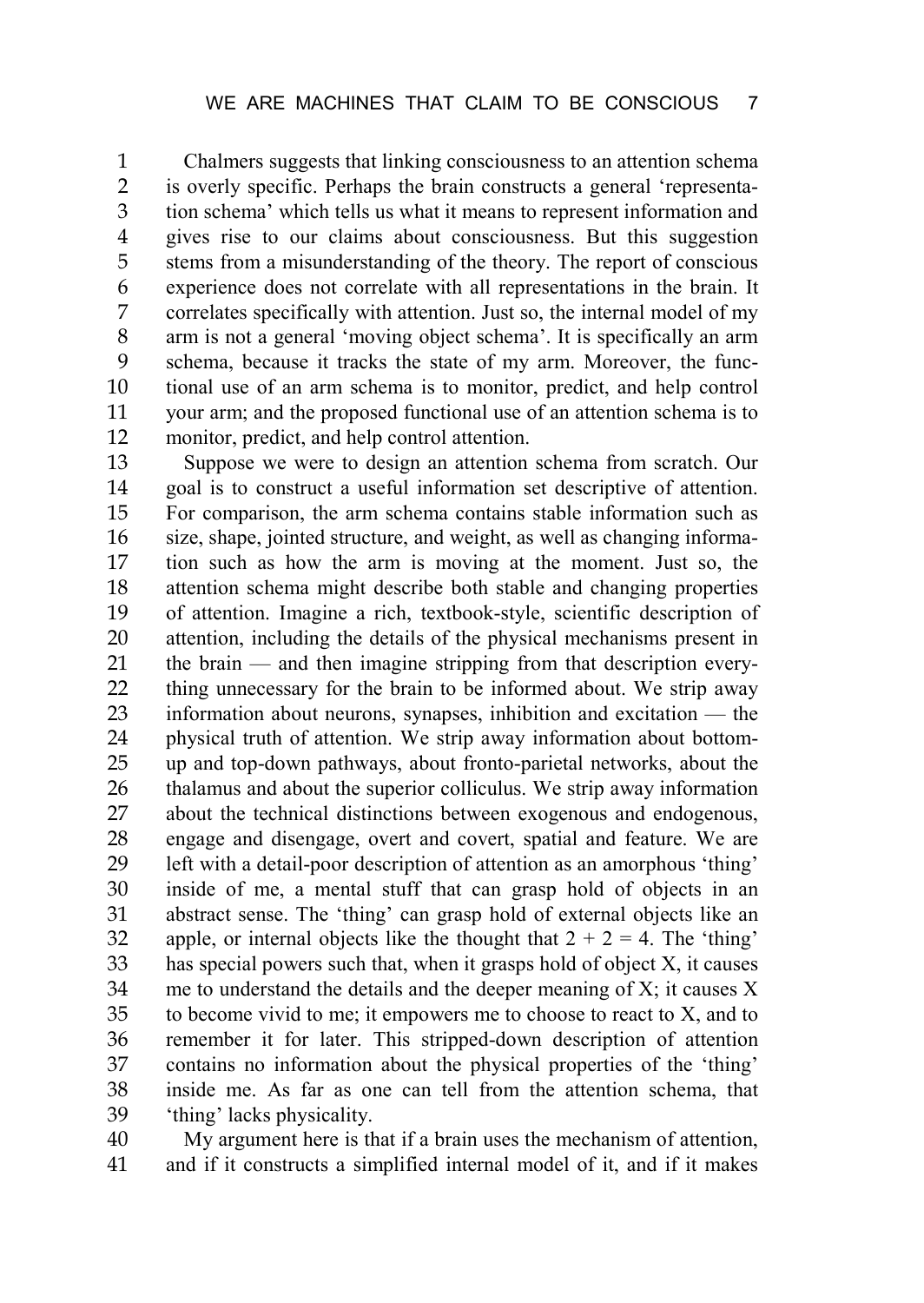claims about itself on the basis of the information in that attention schema, then it ought to claim to have a subjective, non-physical, mental grasp, or experience, of objects. In this way, AST explains how a machine claims to have consciousness — without having to explain what consciousness itself is.

## **4. The Non-physical Essence**

 The philosopher François Kammerer asked an insightful question (Kammerer, 2016; 2018). Suppose AST is correct. The brain con- structs an attention schema which represents general properties of attention, such as our ability to focus on and process information in depth. At the same time, it leaves out any depiction of the physical or mechanistic properties of attention. It does not specify that attention *lacks* a physical substance — it is merely silent on the topic. It is uninformative on the details of neurons and synapses. If our claims about consciousness derive from that internal model, then why do people typically make such a strong claim that consciousness is an ethereal essence, something inside of us that specifically *lacks* physical substance? Why do we not, instead, have an intuition of consciousness as an entity whose physical attributes — weight, size, hardness — are simply not yet known?

 The answer may lie partly in a subtle distinction. I suggest that we do not generally understand consciousness as a thing whose physical dimensions are undetermined. Instead, we intuitively understand con-sciousness as something for which physical dimensions are *irrelevant*.

 Imagine someone taps you on the shoulder. The touch activates skin receptors, and neuronal fibres transmit that information to the brain. Ultimately, your brain constructs a specific kind of internal model, a tactile model, a packet of information that describes that particular touch. The model contains information about the location of the touch, the intensity at onset, the pressure, the duration, the smooth or plush texture of a fingertip. It is a rich sensory representation. But it contains no information about taste. A touch on the shoulder does not come with a salty taste. I do not mean that a touch is bland and needs salt — no, it does not lie *anywhere* on any taste dimension. It does not occupy the same information space. Now that I have mentioned the possibility, you can consider it in a superficial, cognitive sense, but you cannot alter the deeper, internal model. Touch perception is an inborn process and is not open to cognitive modification.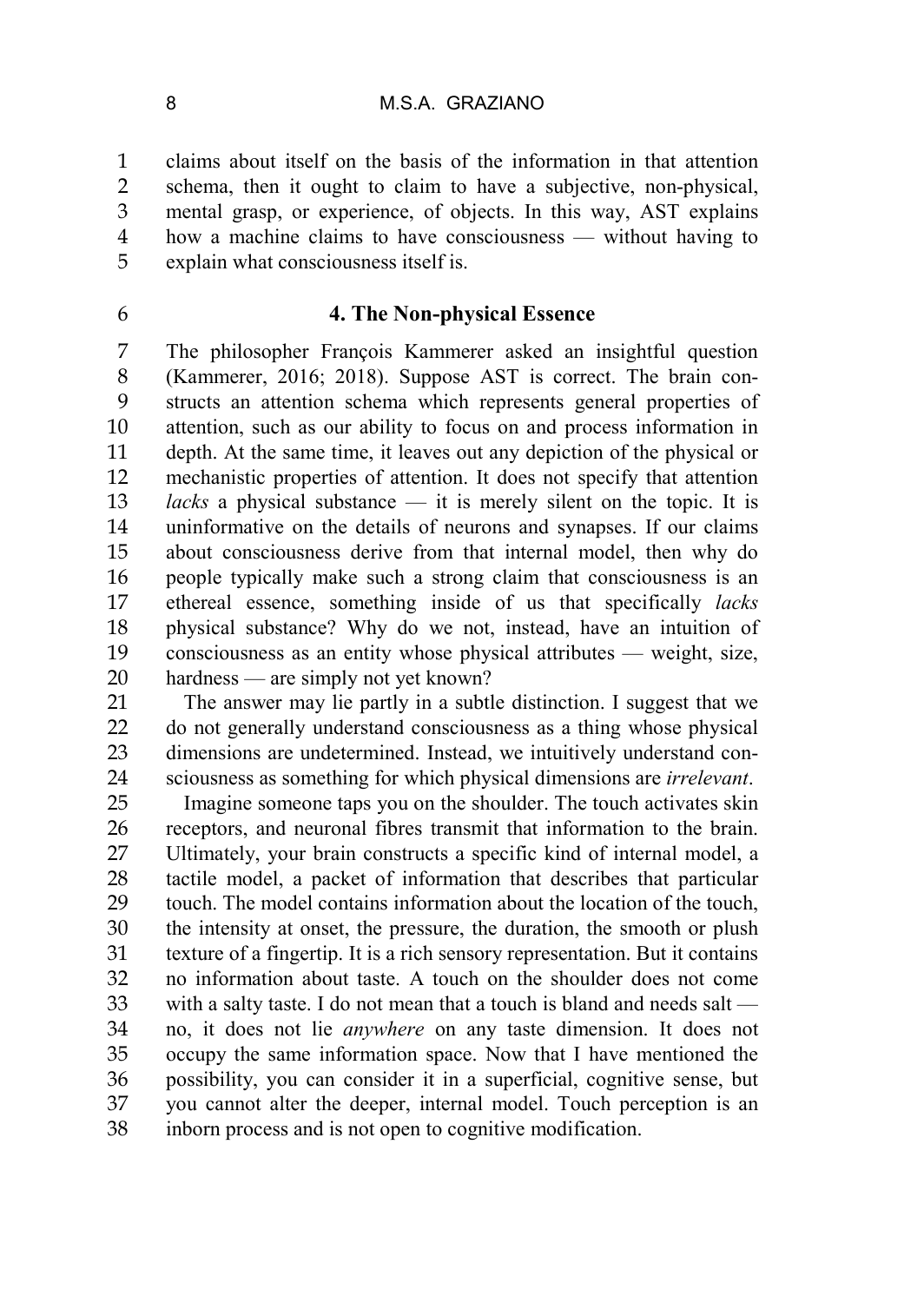If you could insert electrodes into a person's brain and read the information encoded in the tactile system, the perceptual model for a touch would presumably not contain the information 'And by the way, no taste is present'. It does not need the explicit negation. It is simply silent on taste. We do not intuitively understand touch to be something for which taste has been minimized; or something that might have a taste, but we just don't know yet what the taste is. Instead, we under-stand touch to be something for which taste is *irrelevant*.

 I argue that the attention schema acts the same way. It depicts general properties of attention, but not physical, mechanistic properties. Based on that internal model, we intuitively believe in an inner mental experience that takes possession of information and drives action, the way attention does, but that has no specific relation- ship to physicality. Physicality is irrelevant to it. That mental essence is not physically graspable, smooth, textured, rough, bumpy, heavy, light, smelly, green, pointy — it does not lie anywhere on those physical dimensions, any more than a touch exists on the salty dimension.

 And yet, in AST, the attention schema depicts at least one physical property. It depicts attention as having a physical location roughly inside us (see my prior accounts of the importance of localization in a model of attention: Graziano and Kastner, 2011; Graziano, 2013). Based on the information within that internal model, we should have an intuition about a mental essence that overlaps the physical world, in that you can point to a location and say 'it lives roughly here'. It is like a ghost, inhabiting physical space even as it lacks any relationship to other physical attributes. It has its own special power — to make us know and react. In this theory, the ghost in the machine, the con- sciousness inside us, is a topic of discussion among us only because our intuitions are informed by an attention schema, with its incom-plete account of attention.

 And so we come back to the hard problem and the meta-problem. In my proposed explanation, the belief in a hard problem derives from intuitions that come bubbling up from a deep, subsurface model, the attention schema. AST is a meta answer that explains why people believe in a hard problem in the first place.

## **References**

38 Beck, D.M. & Kastner, S. (2009) Top-down and bottom-up mechanisms in biasing competition in the human brain. *Vision Research*, **49**, pp. 1154–1165. competition in the human brain, *Vision Research*, **49**, pp. 1154–1165.